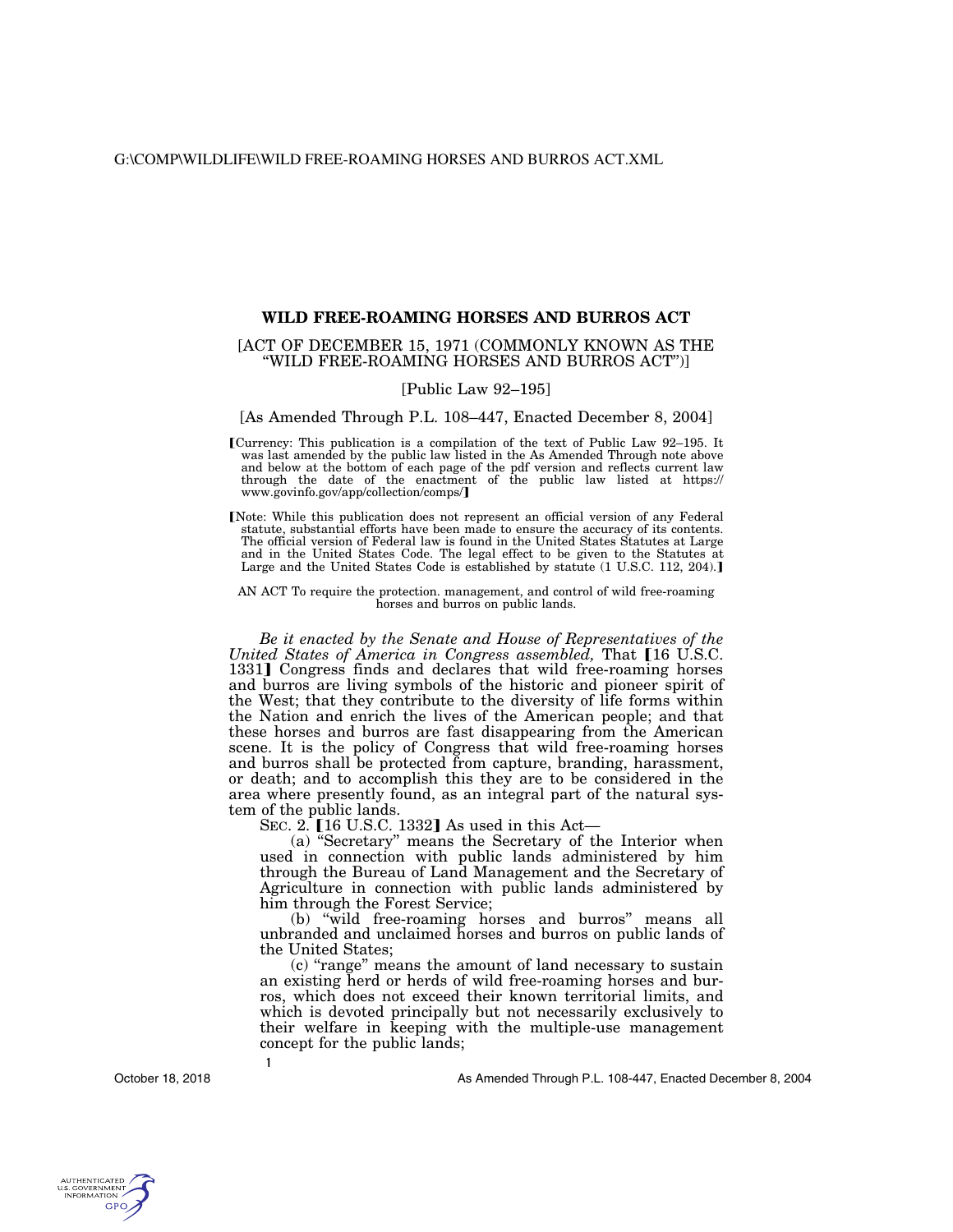(d) ''herd'' means one or more stallions and his mares; and 1

(e) ''public lands'' means any lands administered by the Secretary of the Interior through the Bureau of Land Management or by the Secretary of Agriculture through the Forest Service.<sup>1</sup>

(f) ''excess animals'' means wild free-roaming horses or burros (1) which have been removed from an area by the Secretary pursuant to applicable law or, (2) which must be removed from an area in order to preserve and maintain a thriving natural ecological balance and multiple-use relationship in that area.

SEC. 3. [16 U.S.C. 1333] (a) All wild free-roaming horses and burros are hereby declared to be under the jurisdiction of the Secretary for the purpose of management and protection in accordance with the provisions of this Act. The Secretary is authorized and directed to protect and manage wild free-roaming horses and burros as components of the public lands, and he may designate and maintain specific ranges on public lands as sanctuaries for their protection and preservation, where the Secretary after consultation with the wildlife agency of the State wherein any such range is proposed and with the Advisory Board established in section 7 of this Act deems such action desirable. The Secretary shall manage wild freeroaming horses and burros in a manner that is designed to achieve and maintain a thriving natural ecological balance on the public lands. He shall consider the recommendations of qualified scientists in the field of biology and ecology, some of whom shall be independent of both Federal and State agencies and may include members of the Advisory Board established in section 7 of this Act. All management activities shall be at the minimal feasible level and shall be carried out in consultation with the wildlife agency of the State wherein such lands are located in order to protect the natural ecological balance of all wildlife species which inhabit such lands, particularly endangered wildlife species. Any adjustments in forage allocations on any such lands shall take into consideration the needs of other wildlife species which inhabit such lands.

(b)(1) The Secretary shall maintain a current inventory of wild free-roaming horses and burros on given areas of the public lands. The purpose of such inventory shall be to: make determinations as to whether and where an overpopulation exists and whether action should be taken to remove excess animals; determine appropriate management levels of wild free-roaming horses and burros on these areas of the public lands; and determine whether appropriate management levels should be achieved by the removal or destruction of excess animals, or other options (such as sterilization, or natural controls on population levels). In making such determinations the Secretary shall consult with the United States Fish and Wildlife Service, wildlife agencies of the State or States wherein wild freeroaming horses and burros are located, such individuals independent of Federal and State government as have been recommended by the National Academy of Sciences, and such other individuals whom he determines have scientific expertise and special

As Amended Through P.L. 108-447, Enacted December 8, 2004

<sup>1</sup>The punctuation in paragraphs (d) and (e) so in law.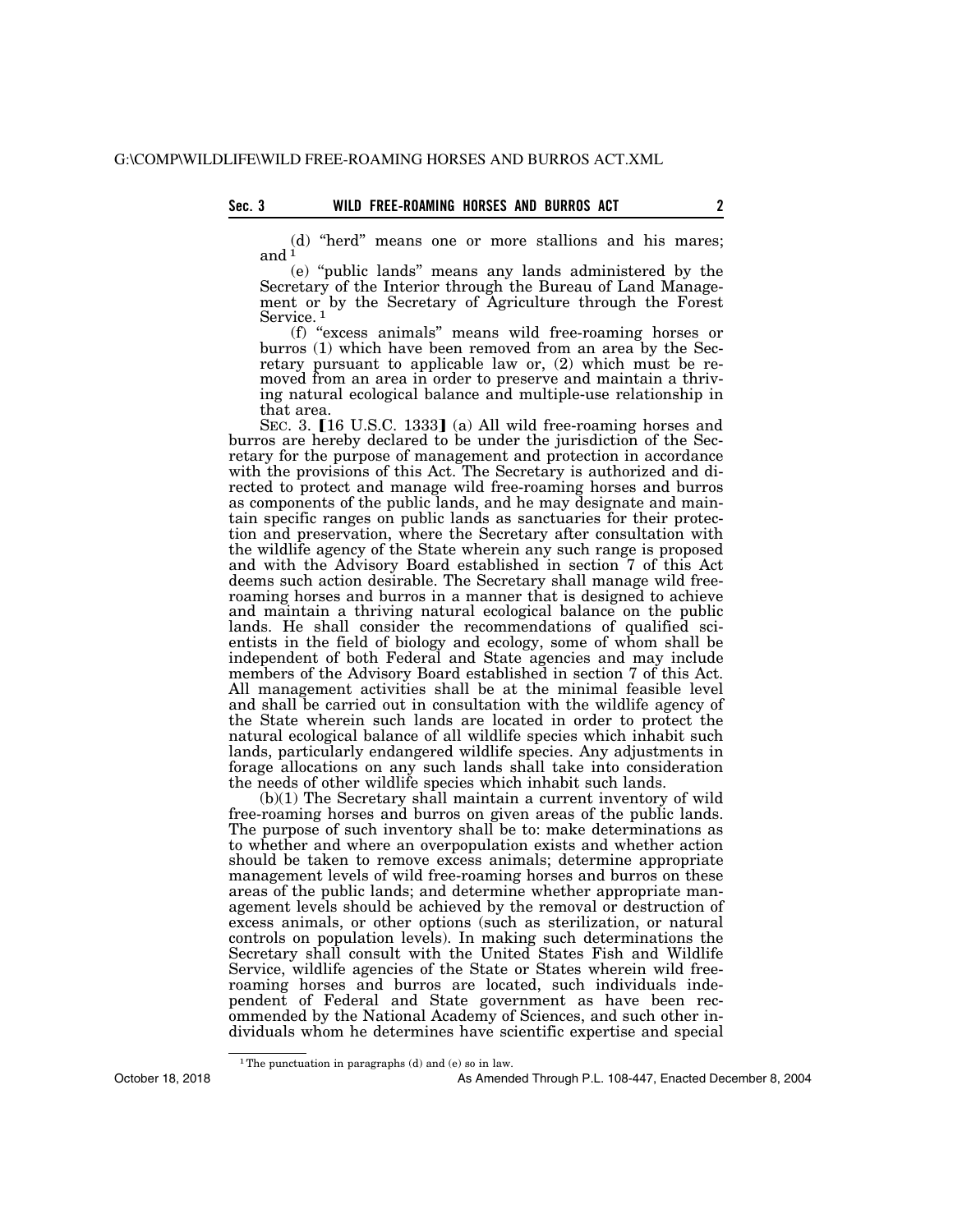# **3 Sec. 3 WILD FREE-ROAMING HORSES AND BURROS ACT**

knowledge of wild horse and burro protection, wildlife management and animal husbandry as related to rangeland management.

(2) Where the Secretary determines on the basis of (i) the current inventory of lands within his jurisdiction; (ii) information contained in any land use planning completed pursuant to section 202 of the Federal Land Policy and Management Act of 1976; (iii) information contained in court ordered environmental impact statements as defined in section 2 of the Public Range Lands Improvement Act of 1978; and (iv) such additional information as becomes available to him from time to time, including that information developed in the research study mandated by this section, or in the absence of the information contained in (i-iv) above on the basis of all information currently available to him, that an overpopulation exists on a given area of the public lands and that action is necessary to remove excess animals, he shall immediately remove excess animals from the range so as to achieve appropriate management levels. Such action shall be taken, in the following order and priority, until all excess animals have been removed so as to restore a thriving natural ecological balance to the range, and protect the range from the deterioration associated with overpopulation:

(A) The Secretary shall order old, sick, or lame animals to be destroyed in the most humane manner possible;

(B) The Secretary shall cause such number of additional excess wild free-roaming horses and burros to be humanely captured and removed for private maintenance and care for which he determines an adoption demand exists by qualified individuals, and for which he determines he can assure humane treatment and care (including proper transportation, feeding, and handling): *Provided*, That, not more than four animals may be adopted per year by any individual unless the Secretary determines in writing that such individual is capable of humanely caring for more than four animals, including the transportation of such animals by the adopting party; and

(C) The Secretary shall cause additional excess wild freeroaming horses and burros for which an adoption demand by qualified individuals does not exist to be destroyed in the most humane and cost efficient manner possible.

(3) For the purpose of furthering knowledge of wild horse and burro population dynamics and their interrelationship with wildlife, forage and water resources, and assisting him in making his determination as to what constitutes excess animals, the Secretary shall contract for a research study of such animals with such individuals independent of Federal and State government as may be recommended bv the National Academy of Sciences for having scientific expertise and special knowledge of wild horse and burro protection, wildlife management and animal husbandry as related to rangeland management. The terms and outline of such research study shall be determined by a research design panel to be appointed by the President of the National Academy of Sciences. Such study shall be completed and submitted by the Secretary to the Senate and House of Representatives on or before January 1, 1983.

(c) Where excess animals have been transferred to a qualified individual for adoption and private maintenance pursuant to this Act and the Secretary determines that such individual has pro-

As Amended Through P.L. 108-447, Enacted December 8, 2004

October 18, 2018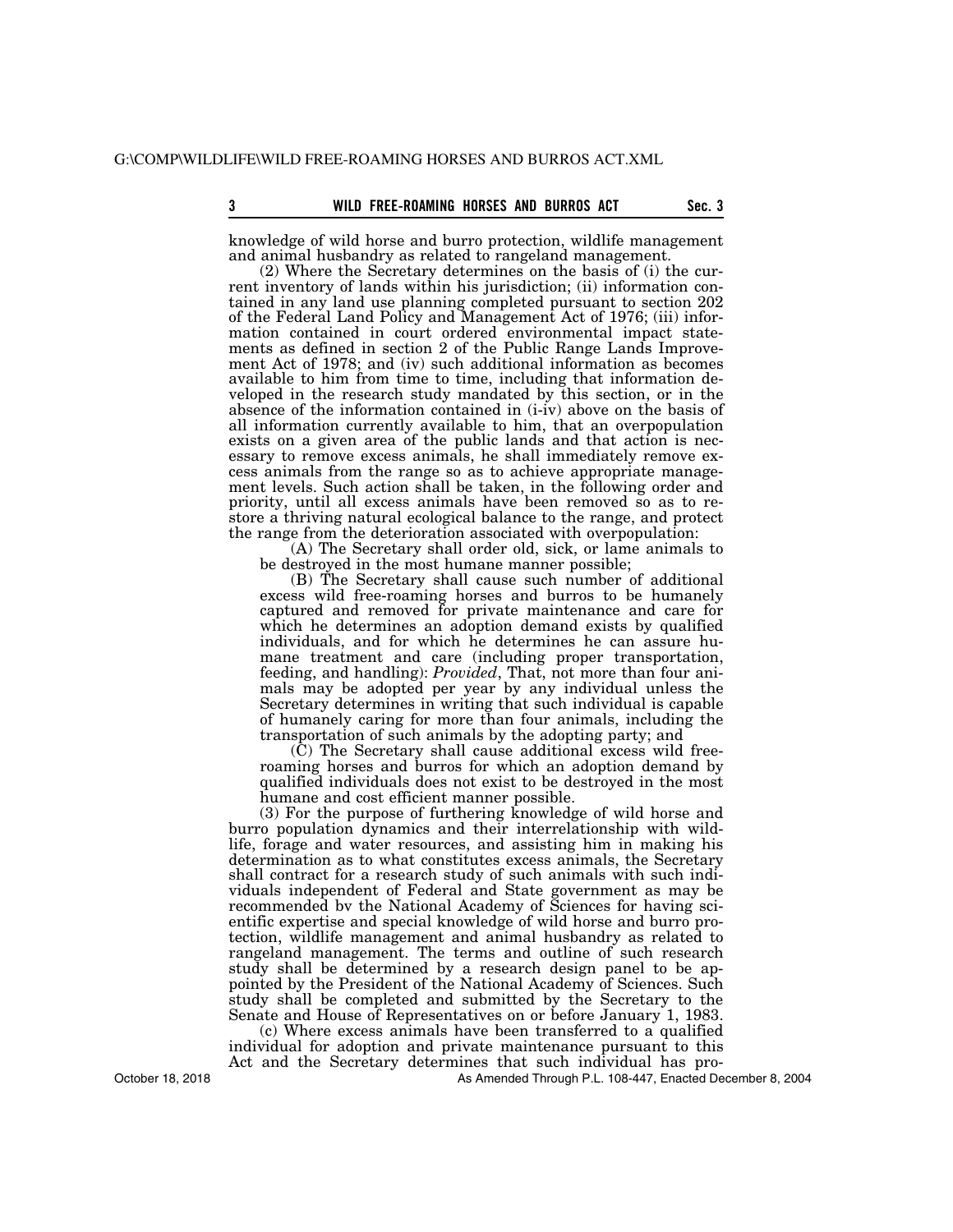### **Sec. 4 WILD FREE-ROAMING HORSES AND BURROS ACT 4**

vided humane conditions, treatment and care for such animal or animals for a period of one year, the Secretary is authorized upon application by the transferee to grant title to not more than four animals to the transferee at the end of the one-year period.

(d) Wild free-roaming horses and burros or their remains shall lose their status as wild free-roaming horses or burros and shall no longer be considered as falling within the purview of this Act—

(1) upon passage of title pursuant to subsection (c) except for the limitation of subsection  $(c)(1)$  of this section; or

(2) if they have been transferred for private maintenance or adoption pursuant to this Act and die of natural causes before passage of title; or

(3) upon destruction by the Secretary or his designee pursuant to subsection (b) of this section; or

(4) if they die of natural causes on the public lands or on private lands where maintained thereon pursuant to section 4 and disposal is authorized by the Secretary or his designee; or

(5) upon destruction or death for purposes of or incident to the program authorized in section 3 of this Act; *Provided*, That no wild free-roaming horse or burro or its remains may be sold or transferred for consideration for processing into commercial products.<br>(e) SALE OF EXCESS ANIMALS.—

 $(1)$  In GENERAL.—Any excess animal or the remains of an excess animal shall be sold if—

(A) the excess animal is more than 10 years of age; or (B) the excess animal has been offered unsuccessfully

for adoption at least 3 times.

(2) METHOD OF SALE.—An excess animal that meets either of the criteria in paragraph (1) shall be made available for sale without limitation, including through auction to the highest bidder, at local sale yards or other convenient livestock selling facilities, until such time as—

(A) all excess animals offered for sale are sold; or

(B) the appropriate management level, as determined by the Secretary, is attained in all areas occupied by wildfree-roaming horses and burros.

(3) DISPOSITION OF FUNDS.—Funds generated from the sale of excess animals under this subsection shall be—

(A) credited as an offsetting collection to the Management of Lands and Resources appropriation for the Bureau of Land Management; and

(B) used for the costs relating to the adoption of wild free-roaming horses and burros, including the costs of marketing such adoption.

(4) EFFECT OF SALE.—Any excess animal sold under this provision shall no longer be considered to be a wild free-roaming horse or burro for purposes of this Act.<br>SEC. 4. [16 U.S.C. 1334] If wild free-roaming horses or burros

stray from public lands onto privately owned land, the owners of such land may inform the nearest Federal marshall or agent of the Secretary, who shall arrange to have the animals removed. In no event shall such wild free-roaming horses and burros be destroyed except by the agents of the Secretary. Nothing in this section shall

As Amended Through P.L. 108-447, Enacted December 8, 2004

October 18, 2018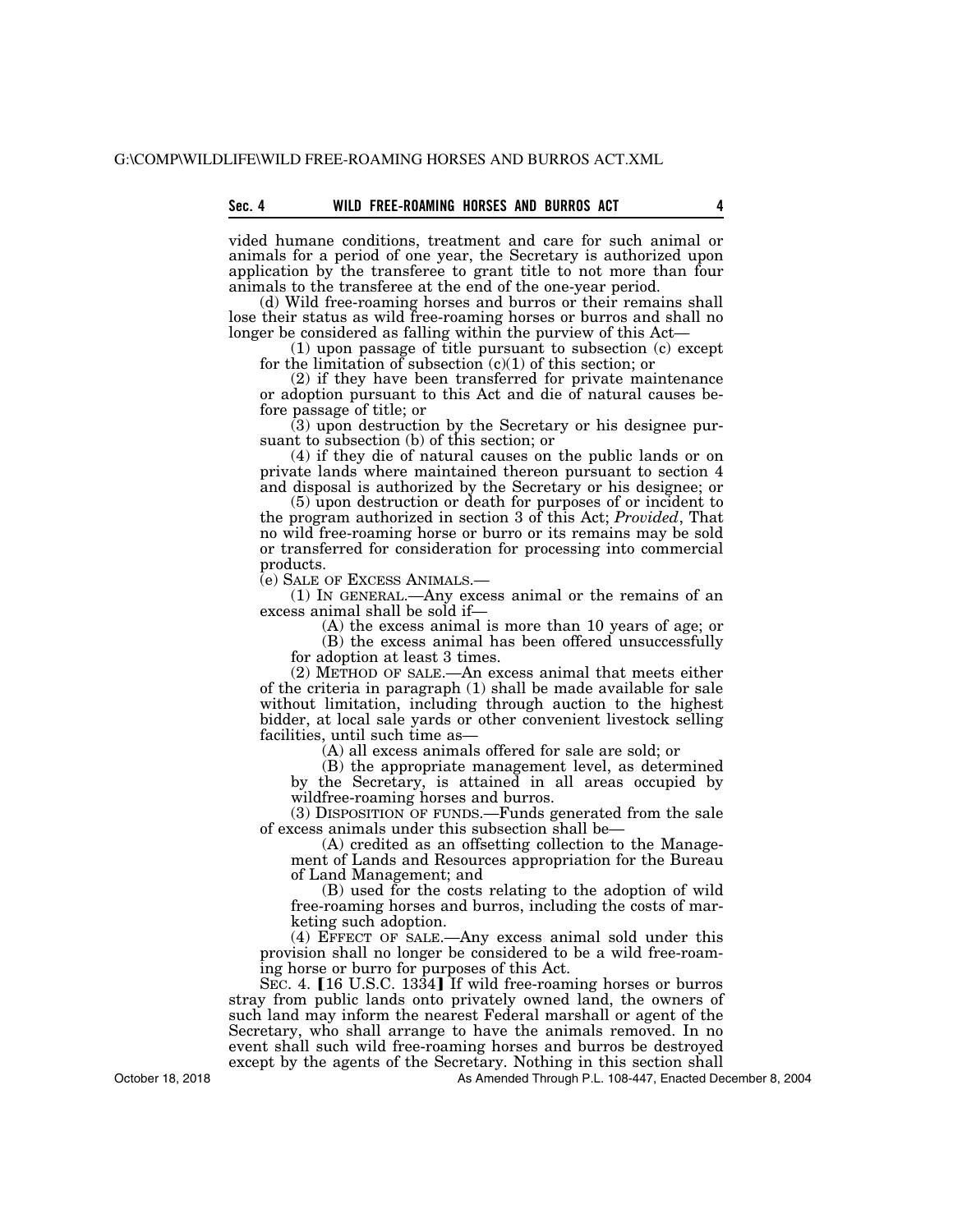be construed to prohibit a private landowner from maintaining wild free-roaming horses or burros on his private lands, or lands leased from the Government, if he does so in a manner that protects them from harassment, and if the animals were not willfully removed or enticed from the public lands. Any individuals who maintain such wild free-roaming horses or burros on their private lands or lands leased from the Government shall notify the appropriate agent of the Secretary and supply him with a reasonable approximation of the number of animals so maintained.

SEC. 5. [16 U.S.C. 1335] A person claiming ownership of a horse or burro on the public lands shall be entitled to recover it only if recovery is permissible under the branding and estray laws of the State in which the animal is found.

SEC. 6. [16 U.S.C. 1336] The Secretary is authorized to enter into cooperative agreements with other landowners and with the State and local governmental agencies and may issue such regulations as he deems necessary for the furtherance of the purposes of this Act.

SEC. 7. **[16 U.S.C. 1337]** The Secretary of the Interior and the Secretary of Agriculture are authorized and directed to appoint a joint advisory board of not more than nine members to advise them on any matter relating to wild free-roaming horses and burros and their management and protection. They shall select as advisers persons who are not employees of the Federal or State Governments and whom they deem to have special knowledge about protection of horses and burros, management of wildlife, animal husbandry, or natural resources management. Members of the board shall not receive reimbursement except for travel and other expenditures necessary in connection with their services.

SEC. 8.  $[16 \text{ U.S.C. } 1338]$  Any person who-

(1) willfully removes or attempts to remove a wild freeroaming horse or burro from the public lands, without authority from the Secretary, or

(2) converts a wild free-roaming horse or burro to private use, without authority from the Secretary, or

(3) maliciously causes the death or harassment of any wild free-roaming horse or burro, or

(4) except as provided in section 3(e), processes or permits to be processed into commercial products the remains of a wild free-roaming horse or burro, or

(5) sells, directly or indirectly, a wild free-roaming horse or burro maintained on private or leased land pursuant to section 4 of this Act, or the remains thereof, or

(6) willfully violates a regulation issued pursuant to this Act,

shall be subject to a fine of not more than \$2,000, or imprisonment for not more than one year, or both. Any person so charged with such violation by the Secretary may be tried and sentenced by any United States commissioner or magistrate designated for that purpose by the court by which he was appointed, in the same manner and subject to the same conditions as provided for in section 3401, title 18, United States Code.

(b) Any employee designated by the Secretary of the Interior

or the Secretary of Agriculture shall have power, without warrant,

As Amended Through P.L. 108-447, Enacted December 8, 2004

October 18, 2018